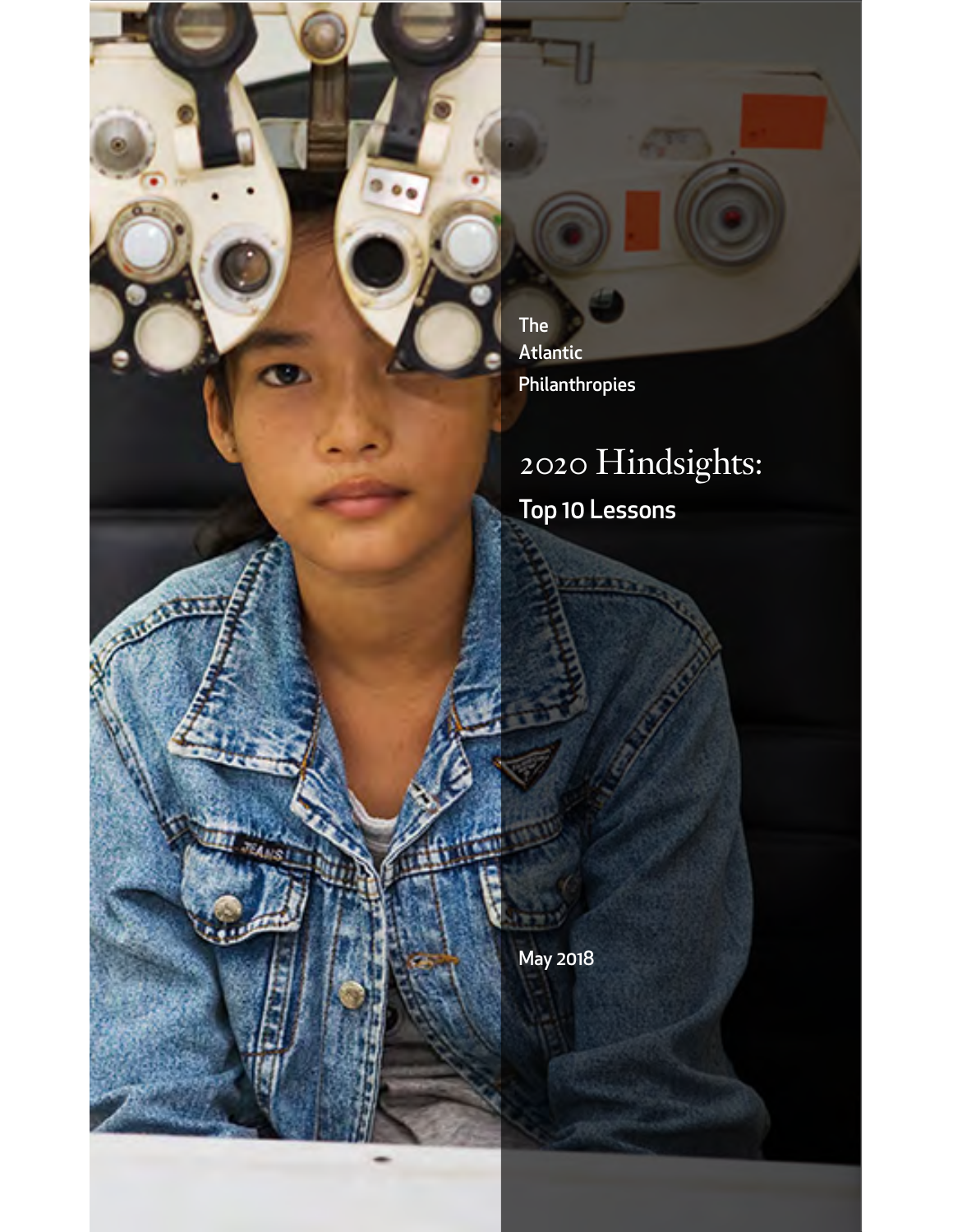"A lot is expected from us in philanthropic endeavors—and not all good initiatives will be met with universal positive acclaim—but this challenge should not divert each of us from making philanthropic investments in what we thoughtfully believe to be the highest and best use of our resources. The challenges, even set backs, I have experienced in my decades of personal engagement in philanthropy pale in comparison to the impact and deep personal satisfaction we have realized."

Chuck Feeney, Founder, The Atlantic Philanthropies (From leter to Bill Gates afer joining the Giving Pledge in 2011.)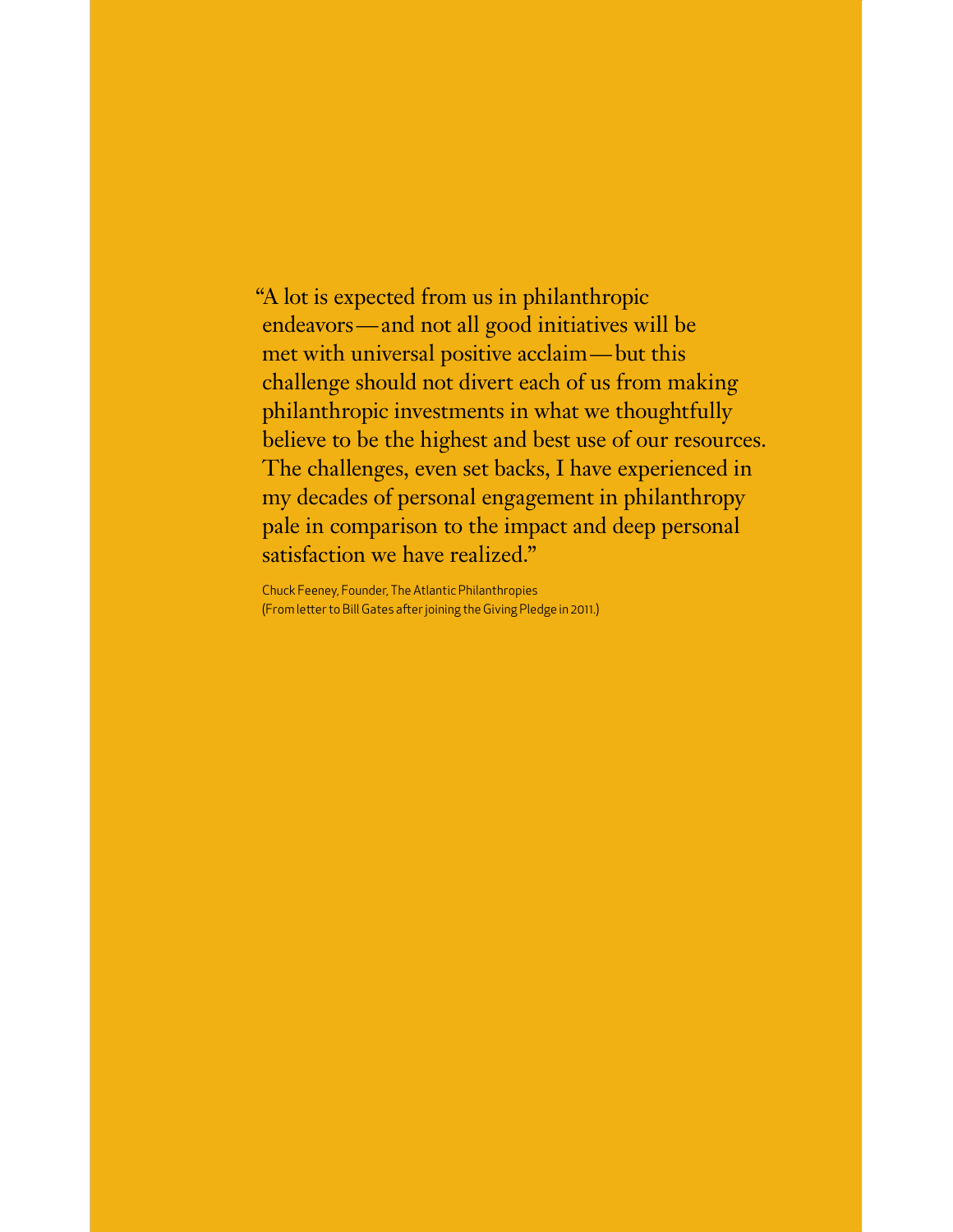1

## Foreword

BY CHRISTOPHER G. OECHSLI PRESIDENT AND CEO, THE ATL ANTIC PHIL ANTHROPIES

As I began thinking about how to introduce this volume, one of a series of reports we've been producing as we prepare to close down by 2020, I remembered a quote I'd read years ago: "You must learn from the mistakes of others. You can't possibly live long enough to make them all yourself."

It's in that spirit—and out of a desire to leave behind a balanced picture of our grantmaking over 35 years—we offer this collection of the Top 10 lessons The Atlantic Philanthropies learned in hindsight.

The list that follows is drawn from discussions conducted with Atlantic's former and current staff and board from around the world. Each was asked to give an accounting of Atlantic efforts they believe fell short, why things went wrong, what lessons were learned, and what they'd do differently. For this effort we did not interview any grantees. Keeping our conversations focused internally allowed current and former colleagues to weigh in individually and collectively about how they thought we operated and how they felt in hindsight about decisions they and others made.

We have limited our list to 10 lessons: the ones that were cited most often and that answer questions other philanthropists and funders—especially those considering limited life philanthropy—have frequently asked us over the years.

The lessons in this document are a summary of individual reflections based on personal observations and experiences that occurred at various stages of the foundation's lifespan and in different places. Not everyone's experiences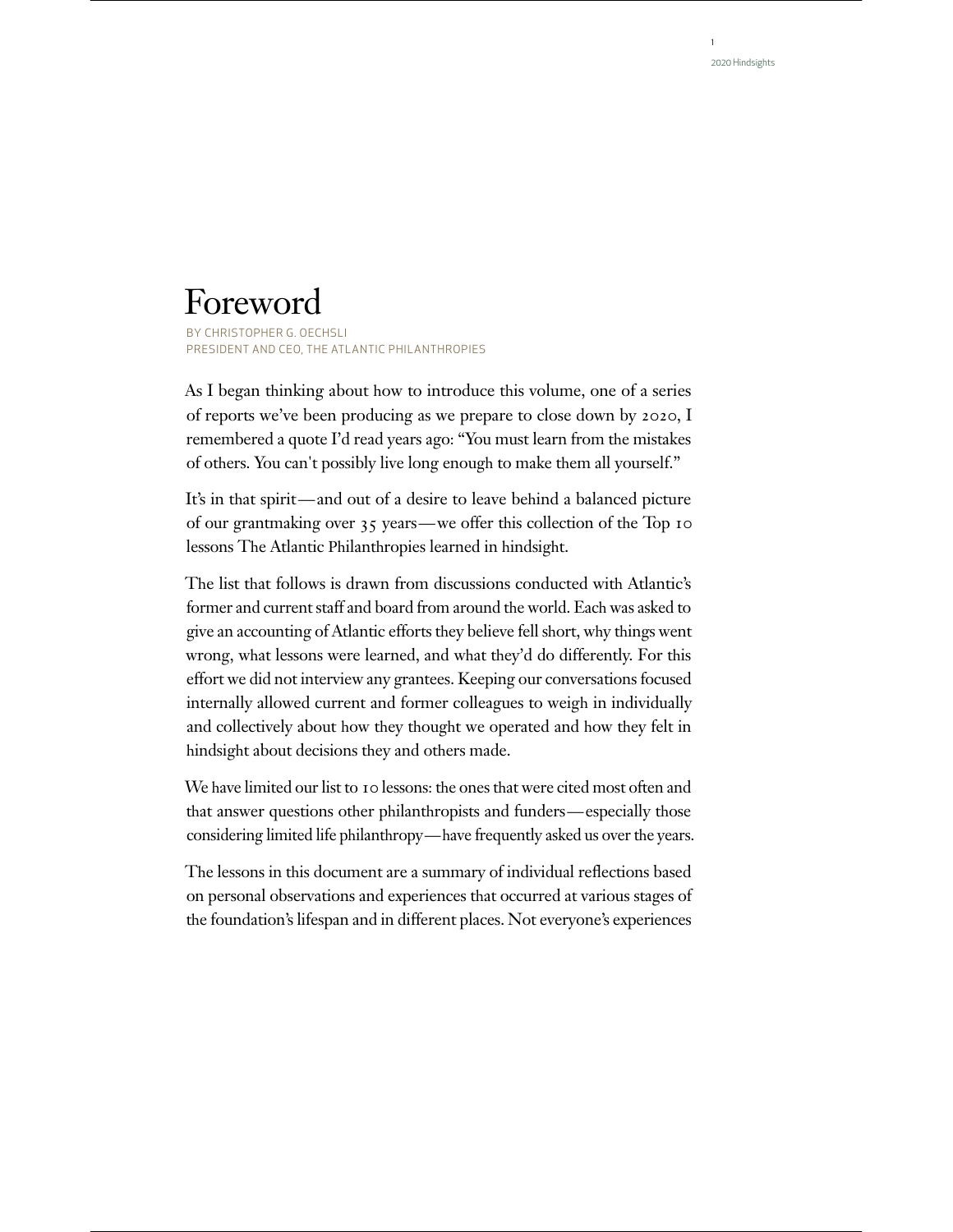led to the same conclusions. Not everyone agrees with every lesson. Even I found myself at odds with some of the conclusions reached. Still, I believe these diverse perspectives are essential and need to be shared.

The fact that so many people can observe the same things and come to different conclusions may also be a reflection of the nature of our business. The job of trying to help solve complex problems requires a lot of experimenting and risk taking, and often with more hope than certainty you'll achieve your goals. Even well-intentioned, informed choices, decisions and approaches taken years ago may not look as good viewed through the lens of new conditions. That still doesn't mean they weren't the right calls to make at the time.

## "You must learn from the mistakes of others. You can't possibly live long enough to make them all yourself."

All leaders have to make tough choices and act decisively to help their organizations reach their goals. These decisions can be interpreted and felt very differently across an enterprise, and the contradictions and complexities that accompany them shine through in this document.

Along with the hindsights that follow, I want to offer three more drawn from my experiences at Atlantic, which I also think resonate with several on the list:

• Be aware of the unintended consequences and contradictions of your choices. This theme, which cuts across all of our hindsights, underscores the point that you're not going to get everything right all the time and you have to be prepared for that. But if you're willing to learn from what you do right as well as wrong, your organization becomes more effective over time.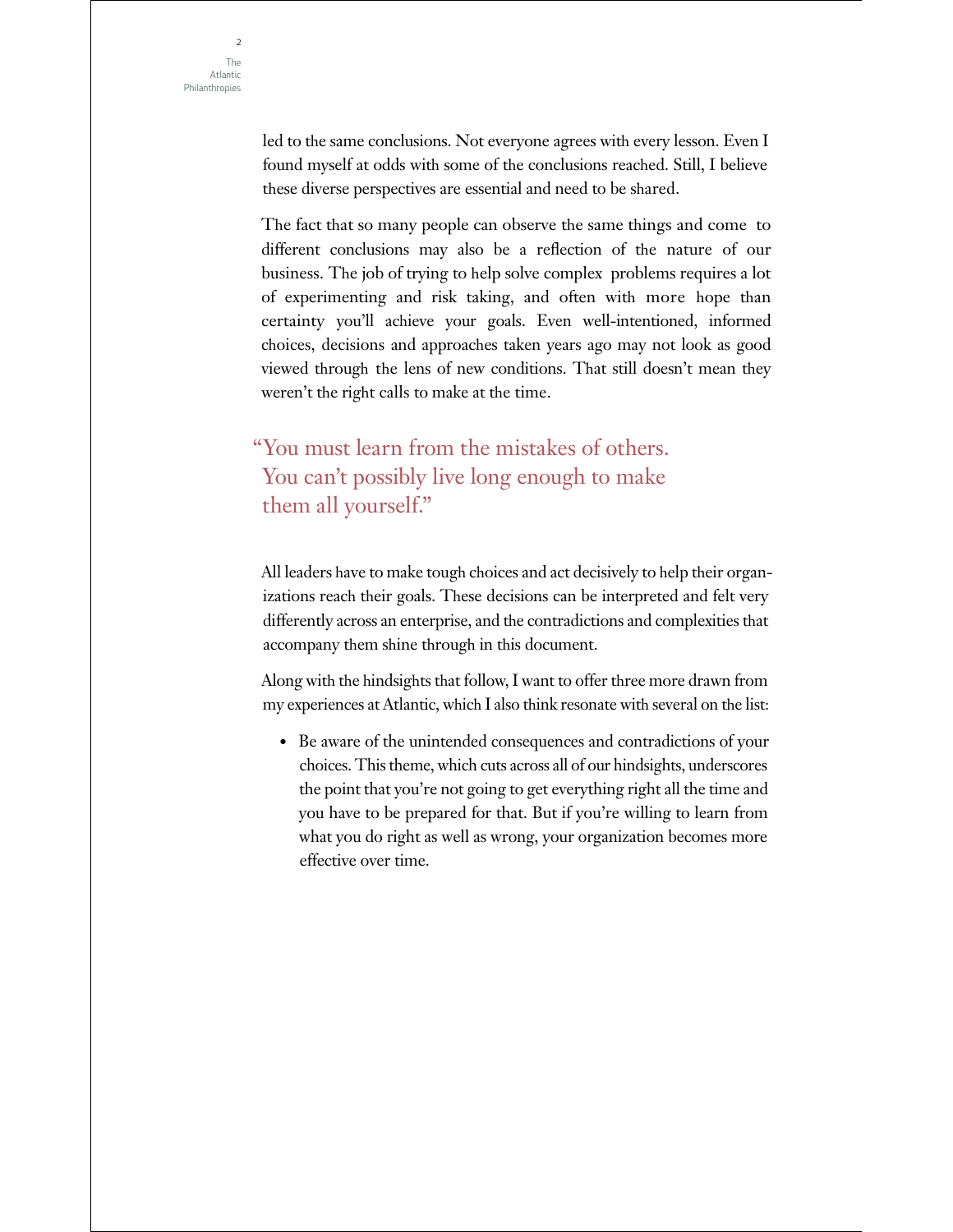- There's a lot of talk in philanthropy about donor intent, but not full agreement what that means in practice. For me, it's being certain a foundation's actions align with the donor's approach and values. And as you'll see in Hindsight 2, there were times when we could have better aligned Atlantic's work with our founder Chuck Feeney's values and approach.
- Be sensitive to staffing size and know the limits of your appetite. Chuck and I believe that limiting staff size helps an organization stay focused on its goals and mission, which is a principle Atlantic sometimes neglected to follow (as reflected in Hindsight 7). To me, the issue of staffing during Atlantic's final years came down to these questions: What are the right functions and who are the right people to help us maximize our impact and end well?

We hope the lessons we learned in hindsight offer useful guidance to your philanthropy and contribute to your effectiveness.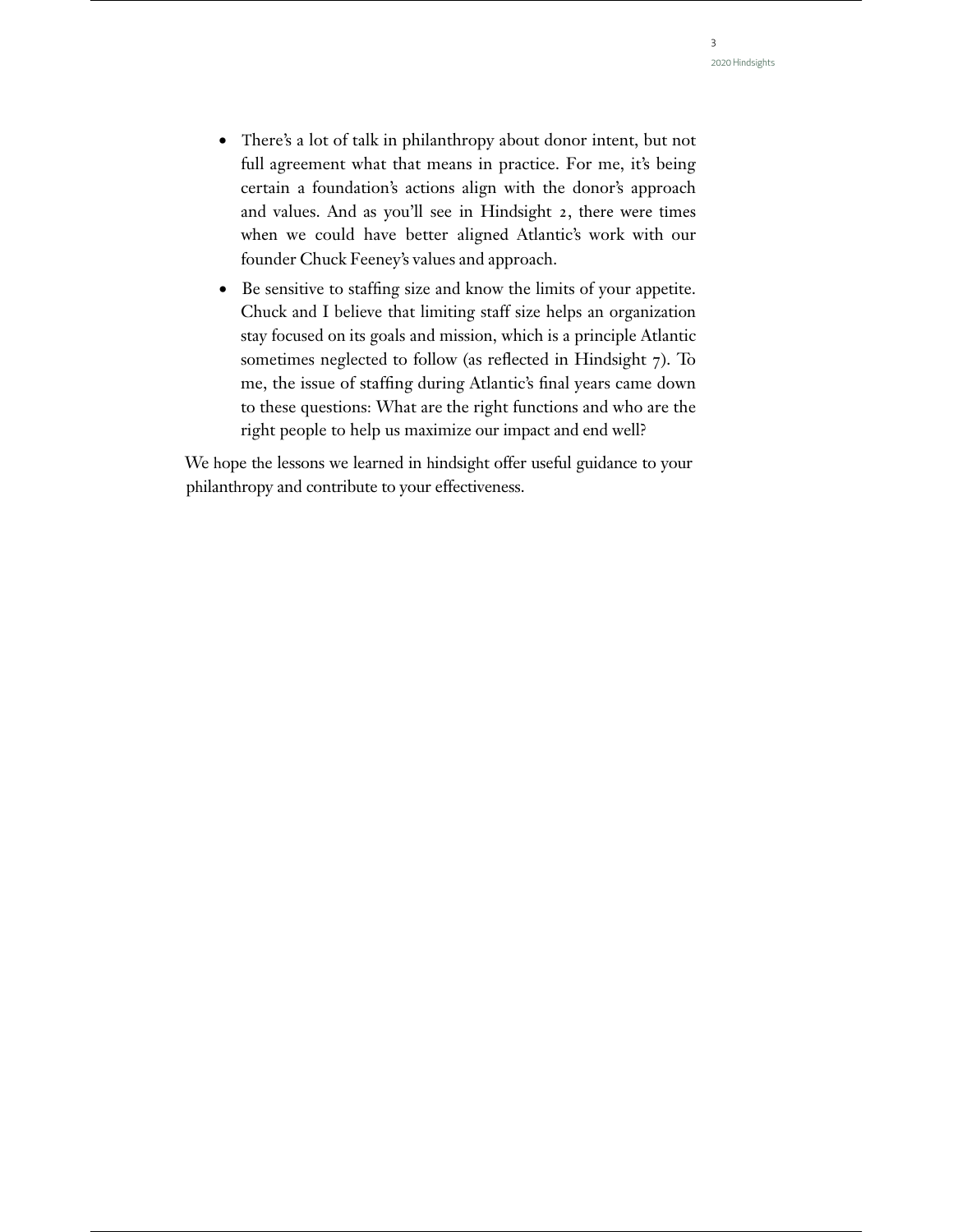The Atlantic Philanthropies

4

## What Atlantic Learned in Hindsight

Over 35 years, The Atlantic Philanthropies made grants totaling \$8 billion to advance opportunity, equity and human dignity. The bulk of these investments focused on systemic change to accelerate lasting improvements for people in Australia, Bermuda, Cuba, Northern Ireland, the Republic of Ireland, South Africa, the United States and Viet Nam.

Because Atlantic is a limited life foundation, we committed all of our grants in 2016 and will conclude operations by 2020. As we approach our final years, we are sharing hindsights and lessons drawn from our work to help advance effective philanthropy.

While each lesson that follows is meant to stand on its own, we recognize that several overlap. That's because of the interrelationships, inconsistencies and occasional tensions among various strands of our work and goals over the years.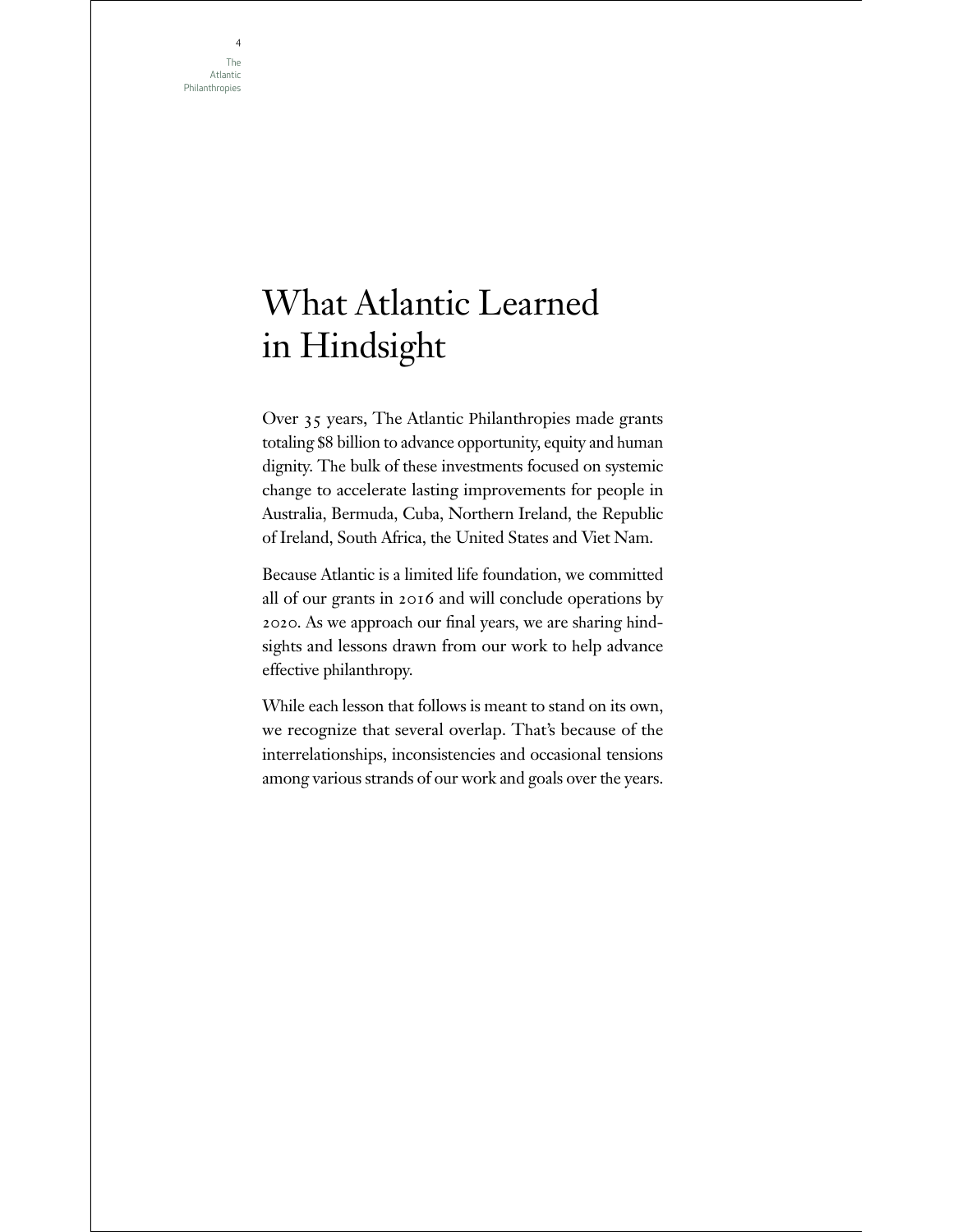## **HINDSIGHT NUMBER 1** DETERMINE THE END GOALS YOU WANT TO ACHIEVE FAR IN ADVANCE OF YOUR CLOSING DATE, THEN WORK BACKWARD TO FORMULATE A PLAN FOR ACHIEVING THEM. DO YOUR BEST TO STICK TO THE PLAN UP TO THE END.

We defined our final mission in the early 2000s, about 15 years before concluding our grantmaking. But it took some time before everyone got on board about how to tangibly deliver on our mission during our final years. Despite having a plan, we didn't always implement with fidelity.

#### **LESSON**

Rigid plans aren't always conducive to successful outcomes. Still, it's best when the staff and board of the foundation share a vision about its goals and how best to achieve them. They should also periodically affirm with some specificity how the organization's approach to grantmaking aligns with its mission. For that reason, our board and management could have been more directly engaged in ensuring a stronger and clearer consensus about desired outcomes. We should have done better holding leadership and staff accountable on how they executed the work to achieve those goals.

**FACTORS FROM OUR WORK THAT INFORMED THIS LESSON:**

- It took us until 2011 six years before the date our grantmaking would conclude to adopt fundamental, underlying principles that would guide our final work.
- Multiple changes in leadership and staff contributed to our delay in reaching that "final reckoning." Some of the turnover of key personnel was due to lack of clarity among and between staff and board (see Hindsight Number 2) around shared mission and action plans for achieving them.

Rigid plans aren't always conducive to successful outcomes.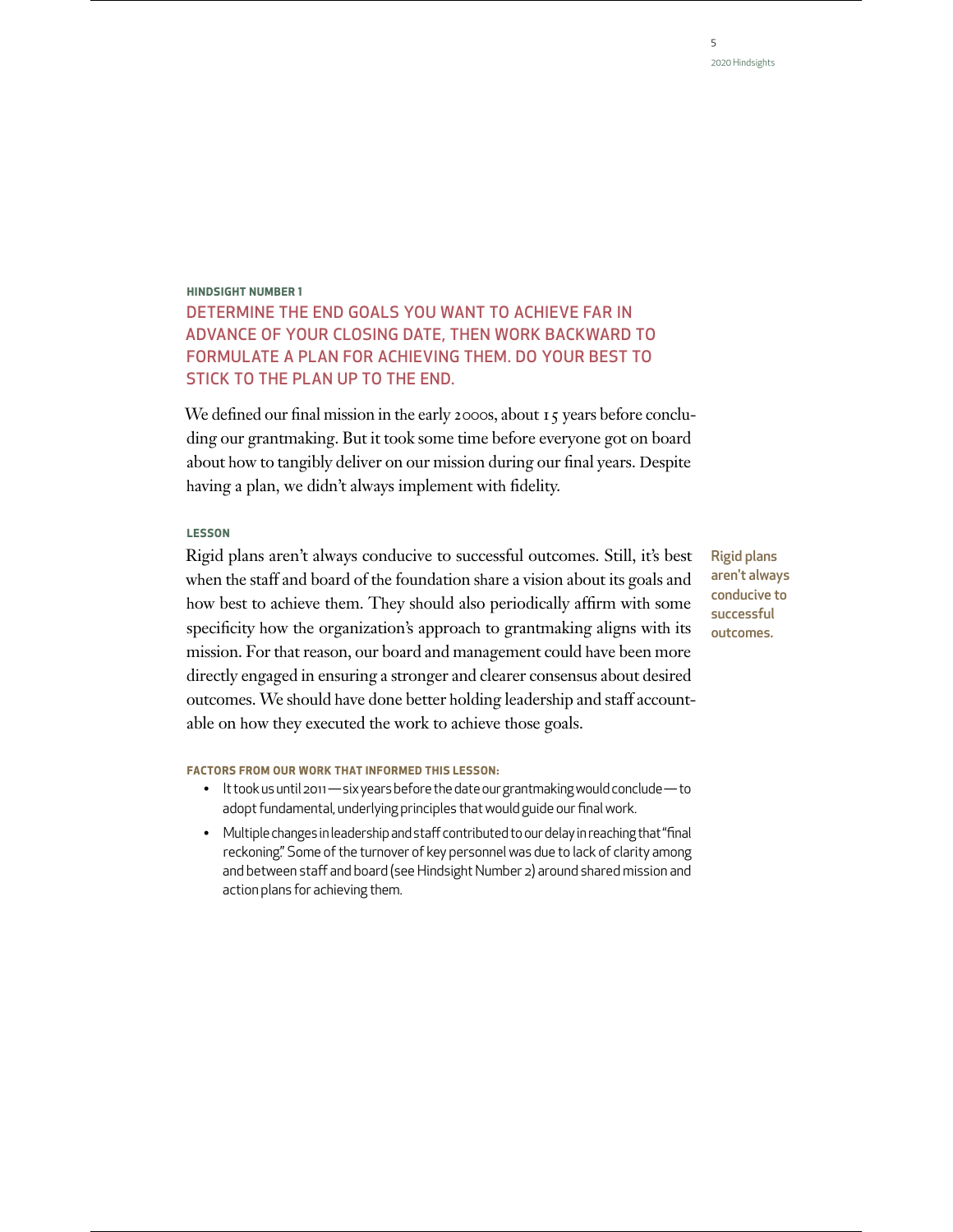• Without being clear about a final vision of where and how we wanted to end, grantmaking and investment decisions were sometimes fragmented. They also were made as discrete operational and grant choices but should have been part of an integrated plan in which all key staff and board—program, investments and operations—collaborated and were collectively knowledgeable, engaged and invested.

#### **HINDSIGHT NUMBER 2**

## A BOARD AND LIVING DONOR NEED TO REACH AGREEMENT ON PRIORITIES, PRINCIPLES AND PREFERRED OPERATING STYLES. OR PUT ANOTHER WAY, HOW TO GET THE WORK DONE.

Atlantic's founder, Chuck Feeney, achieved business success as an entrepreneur. As a philanthropist, he relied on those same entrepreneurial skills—following his own instincts and ability to observe and seek out "ripe" opportunities—to guide his decision-making about Atlantic's grantmaking. Our board didn't do enough in framing our strategic plan to integrate Feeney's preferences and operating style into the organization's structure and decision-making process. That lack of alignment between how an independent board thought the foundation should operate and our donor's operating approach created occasional, and sometimes, unpleasant, tension.

#### **LESSON**

Members of boards with living donors need to understand that it's highly likely that the operating approach, values and qualities that contributed to a founder's business success are likely to influence his or her approach to philanthropy and affect the dynamics and governance of the foundation. Those serving on an independent board that includes an organization's founder need to continuously balance strategic efforts with the entrepreneurial qualities of a living donor. Also, articulate key values and approaches to support alignment.

A conflict in strategic styles led to a breakdown in communication, but the problem was resolved with a clearly articulated set of principles.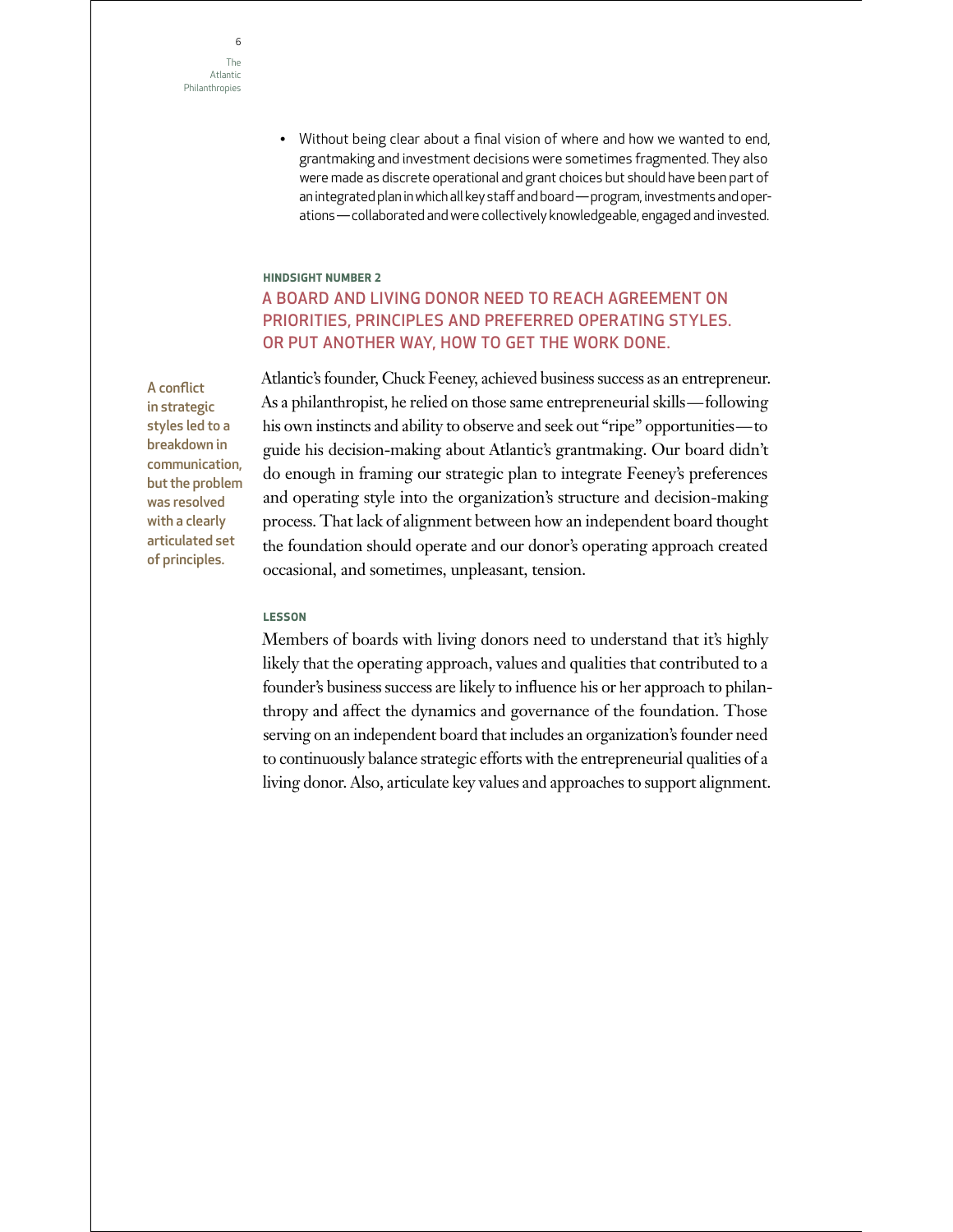#### **FACTORS FROM OUR WORK THAT INFORMED THIS LESSON:**

- As noted, Chuck Feeney was a successful entrepreneur who liked to seize opportunities when he saw them and, as a result, had litle patience for excessive organizational planning and deliberation. His approach often involved first-hand observation of what he considered "ripe" opportunities and opting for big bets for maximum impact. On occasion, Feeney's decision-making process led him to reach a conclusion about a possible grant investment before the board had fully deliberated on it. That created tensions that some directors found to be challenging and disruptive to effective governance.
- The failure of Atlantic's board to strike a balance between Feeney's entrepreneurial style and the need for conventional strategic planning and predictable and structured decision-making led to breakdowns in communication and a lack of clarity about roles. That created a series of challenges that came to a head in 2011, resulting in the departure of the then CEO and some board members.
- Afer that, the board and leadership more clearly articulated a framework and basic grantmaking principles that respected Feeney's approach. It also facilitated greater alignment between him and the board and provided more comfort for Feeney in the foundation's final years of grantmaking.

#### **HINDSIGHT NUMBER 3**

## ANONYMITY KEEPS A DONOR'S GIVING CHOICES PRIVATE. BUT OPERATING IN SECRET CREATES SUSPICION AND OCCASIONAL MISTRUST ABOUT "WHAT'S GOING ON BEHIND THE CURTAIN."

Because Chuck Feeney wanted the freedom to meet people and assess opportunities under the radar, and to protect himself and his family from solicitations and potentially much worse, Atlantic operated anonymously for nearly the first half of its life. Also, because Feeney's business success was largely based on keeping competitors in the dark, that reinforced his penchant for similarly keeping quiet about his giving. Conditions of anonymity meant grantees could not publicly disclose any Atlantic support.

#### **LESSON**

Anonymity was a double-edged sword. On one hand, it allowed Feeney to seek out grant opportunities without having to reveal that he was sizing up people and organizations for possible support. However, the lack of transparency reduced Atlantic's and our grantees' leverage and influence for nearly half of the foundation's life. Donors favoring anonymity for personal reasons need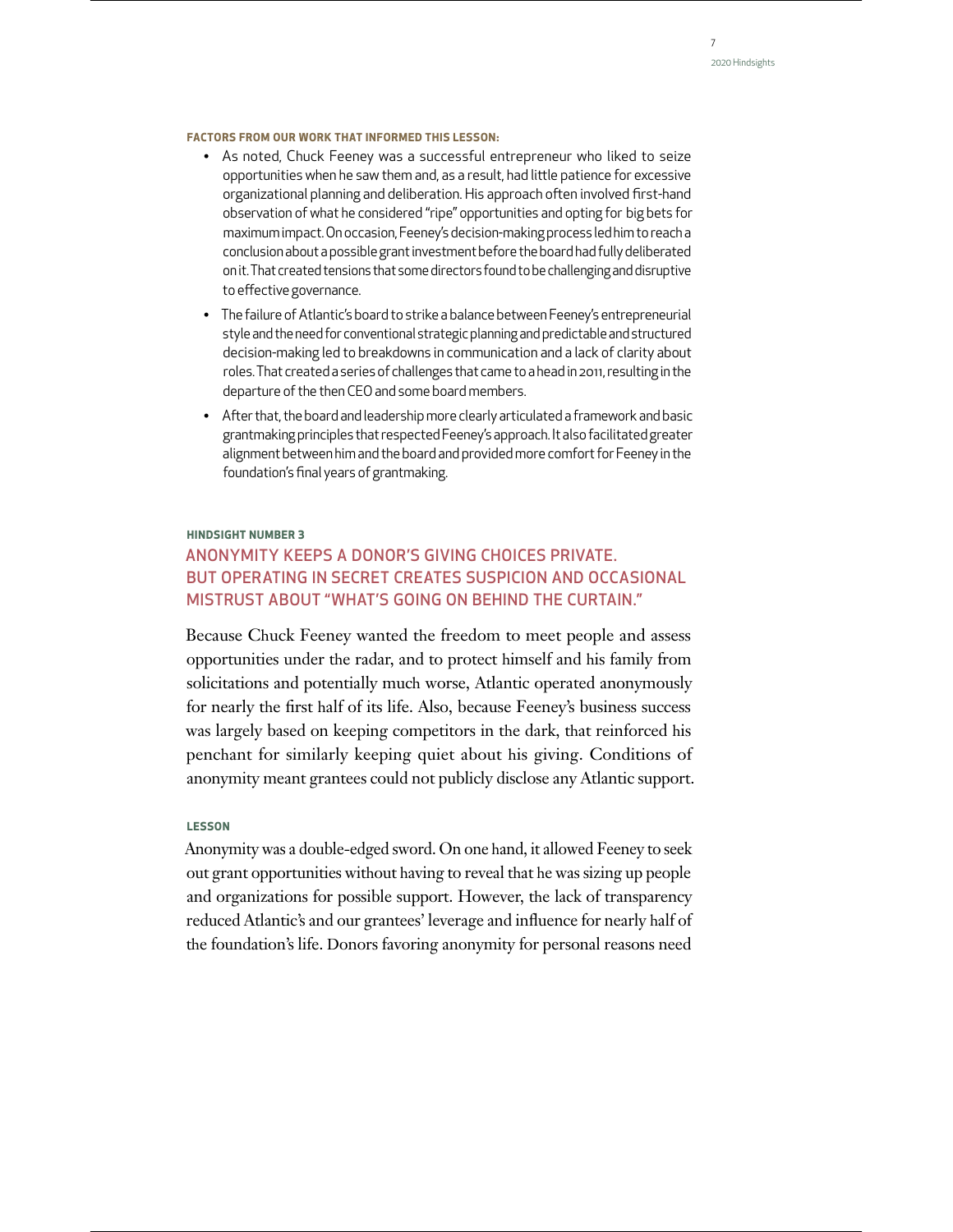to be aware of the tradeoffs being made, including risking fallout from the lack of public accountability and hamstringing grantees' ability to leverage the foundation's name and reputation when fundraising. Board members, too, have to be aware of how anonymity can affect the foundation's ability to succeed in its grantmaking and relationships with grantees and other funders.

#### **FACTORS FROM OUR WORK THAT INFORMED THIS LESSON:**

- Sworn not to reveal Atlantic's name upon penalty of losing their grant—grantees were unaware they had a common funder. As a result of not knowing which other organizations Atlantic was supporting to work on similar issues, the foundation's grantees also lost opportunities to learn from each other, share common goals and/or collectively amplify their work.
- Anonymity proved especially difficult in Northern Ireland, given the atmosphere of suspicion and distrust dating back to the Troubles. Some groups that accepted Atlantic support feared that they would be accused of taking funds from disreputable sources.

## **HINDSIGHT NUMBER 4** LIMITED LIFE SHOULD BRING WITH IT A FIERCE SENSE OF URGENCY AND FOCUS, PARTICULARLY AS THE END NEARS.

When Atlantic determined in 2002 that we would complete our grantmaking over the next decade and a half, we didn't take into account how quickly that end date would arrive. As a result, the foundation continued making grants into 2011, much as it had in earlier years, sometimes acting as if we were a perpetual foundation.

#### **LESSON**

Once it decided for limited life, Atlantic would have been wise to follow the words Samuel Johnson uttered nearly 250 years ago: "When a man knows he is to be hanged… it concentrates his mind wonderfully." Although we were facing an "imminent hanging," we often didn't act as if we really believed that. As a result, we delayed answering fundamental questions that should have been addressed much sooner by staff leadership and board.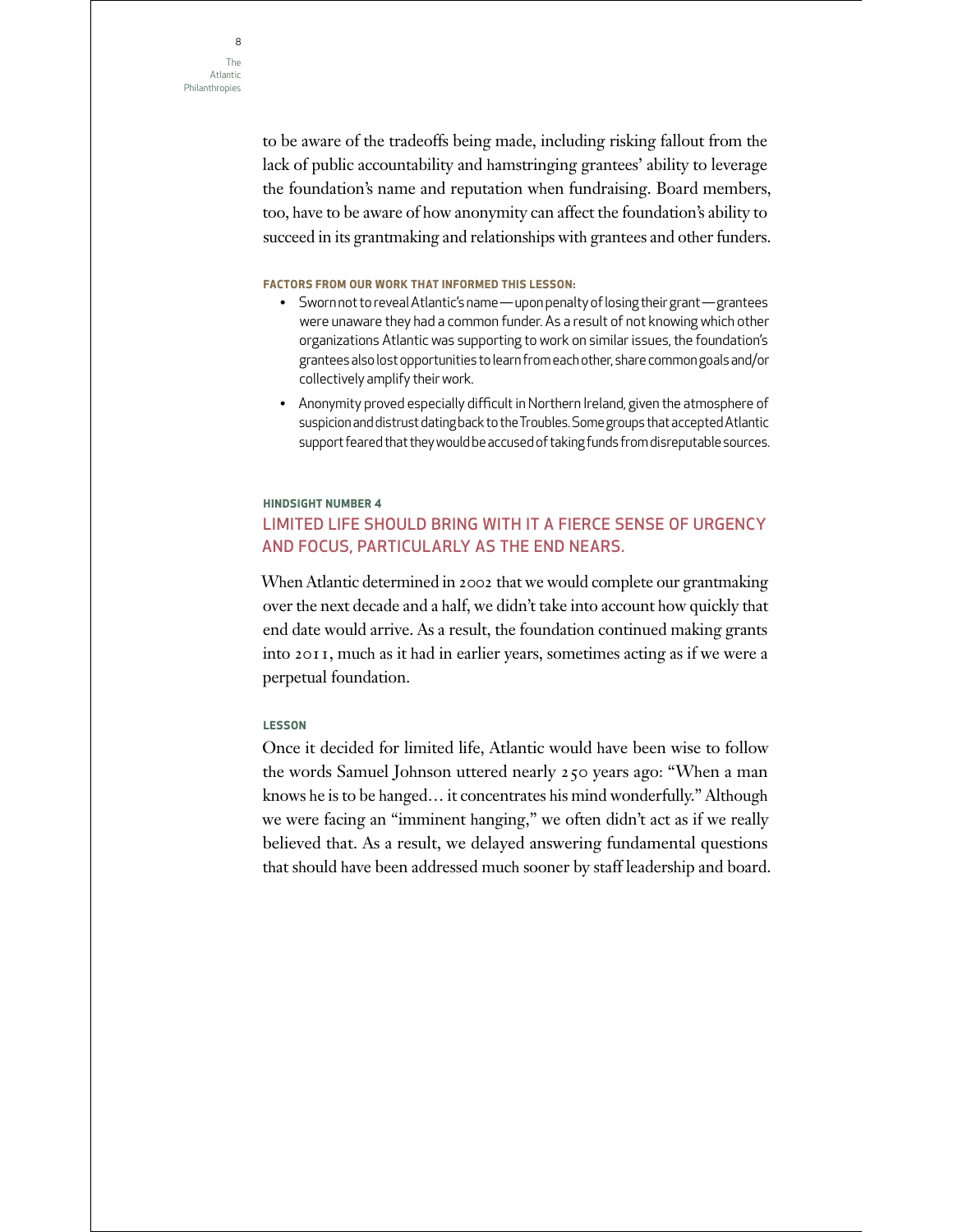Among them: "Are our activities in line with our planned end goal?" "Are we striking the right balance among planning, program ambition, financial and human resources?" "How does this decision fit into our plan to end well and responsibly?" "What will we have to show for it?"

#### **FACTORS FROM OUR WORK THAT INFORMED THIS LESSON:**

• At times our grantmaking choices proved too ambitious for a foundation facing a fast-approaching end. For example, even though progress in effective school reform in the United States has proven to be challenging, highly risky and requiring a very long commitment of time, we undertook such an effort. We supported a community school model that integrates academics and related supports with services that address health and social needs of their students. Despite making some progress, we realized achieving all our goals for this initiative would not be possible during the remainder of the foundation's life. In hindsight, we didn't pay close enough attention to one of our primary grantmaking principles to narrow our focus on significant but achievable milestones.

Although we were facing an "imminent hanging," we often didn't act as we really believed it.

- In other instances, the decision to be the sole or major funder on projects with a long time horizon left grantees scrambling to find funds once we exited. While we made it clear to grantees that after our funding ended they would be responsible for finding other sources of support, in some cases, grantees didn't take full responsibility for doing so.
- When we understood constraints facing us and acted accordingly, such as first seeking to achieve intermediate goals before seting out to accomplish long-term goals, we often helped our grantees achieve positive outcomes. For example, we designed our initiative to tackle harsh and discriminatory discipline policies in U.S. schools in a way we could accomplish a set of goals in a fixed period of time. In deciding to support groups seeking to abolish the U.S. death penalty, we knew we would not be able to see it through to the end but could help create significant momentum—including reducing the number of death sentences and executions in states—that would bring advocates close to achieving a national ban on capital punishment.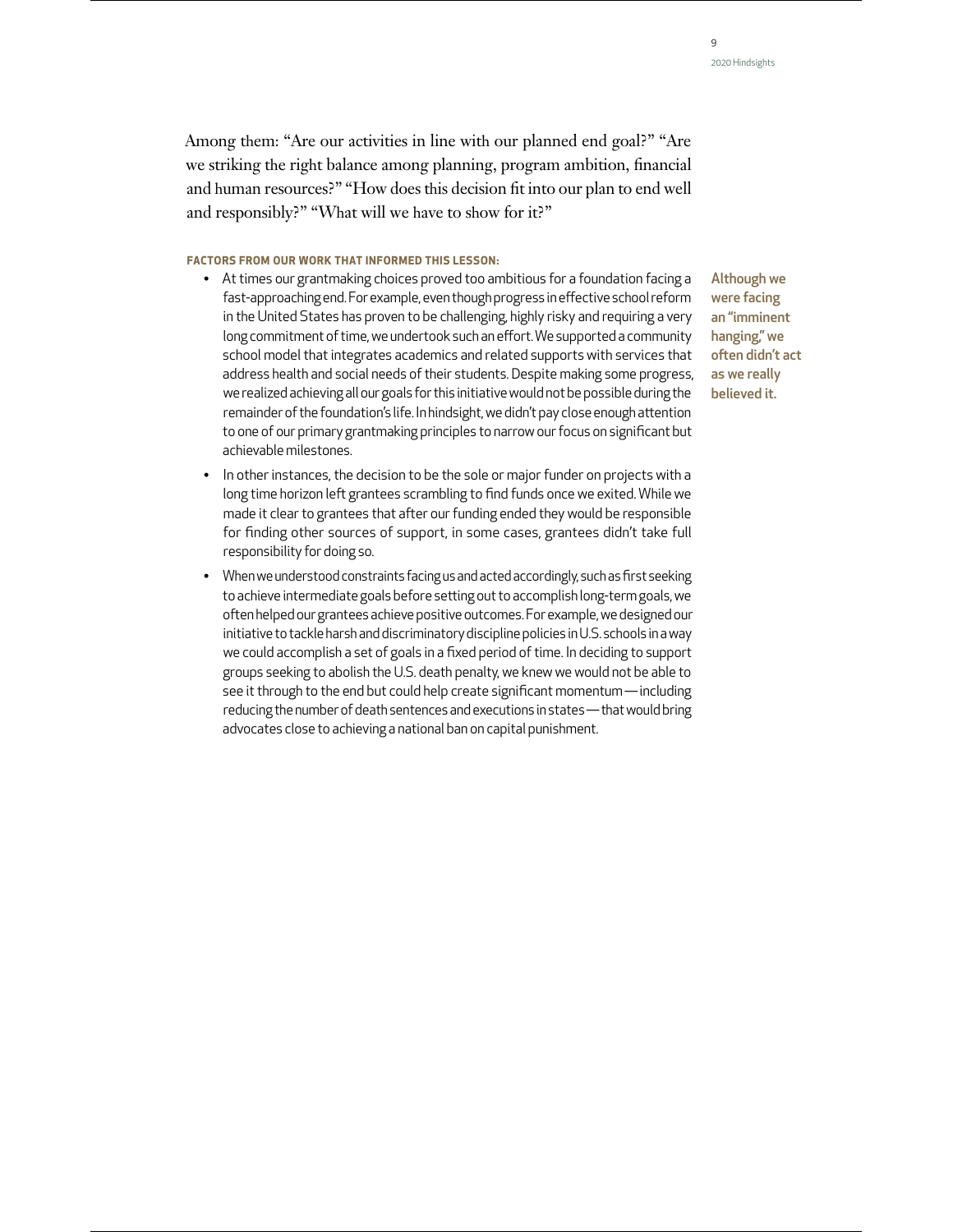### **HINDSIGHT NUMBER 5**

## WANT TO MAKE A BIG BET? START SMALL AND THEN GO ALL IN IF THE ODDS ARE IN YOUR FAVOR.

Atlantic had a history of making big bets—something we did out of a desire to address immediate and longer-term needs in ways that would have a substantial impact sooner than later. We found that instead of going all in from the start, it often worked best to make a series of small bets and then determine if the odds favored making a bigger bet. On occasion when we didn't start small—usually failing to ask Chuck Feeney's fundamental question: "What gives us reason to think this bet will pay off and it is the highest and best use of Atlantic's resources?"—the outcomes weren't as we expected or had hoped.

#### **LESSON**

Betting big means committing a substantial investment of funds and people's time. But just because you can bet big doesn't mean you should. A wiser course is to make a series of small bets to get a better sense of the landscape and the odds. Also, keep in mind that betting too big can stretch a grantee's capacity, or result in large-sized grants that overestimate the marginal social return on investment. Bet big when the opportunity is ripe and you can see around the corner or down the road.

- Our best big bets followed a series of smaller investments, sometimes pilot projects that gave us and our grantees valuable insights and a better understanding of both the opportunity and challenges.
- As one grantee in the Republic of Ireland noted, his organization was "constantly being tested," with "very small amounts of grants being given" first. Much larger grants followed after the organization was able to deliver on time, on budget and according to mutually agreed objectives.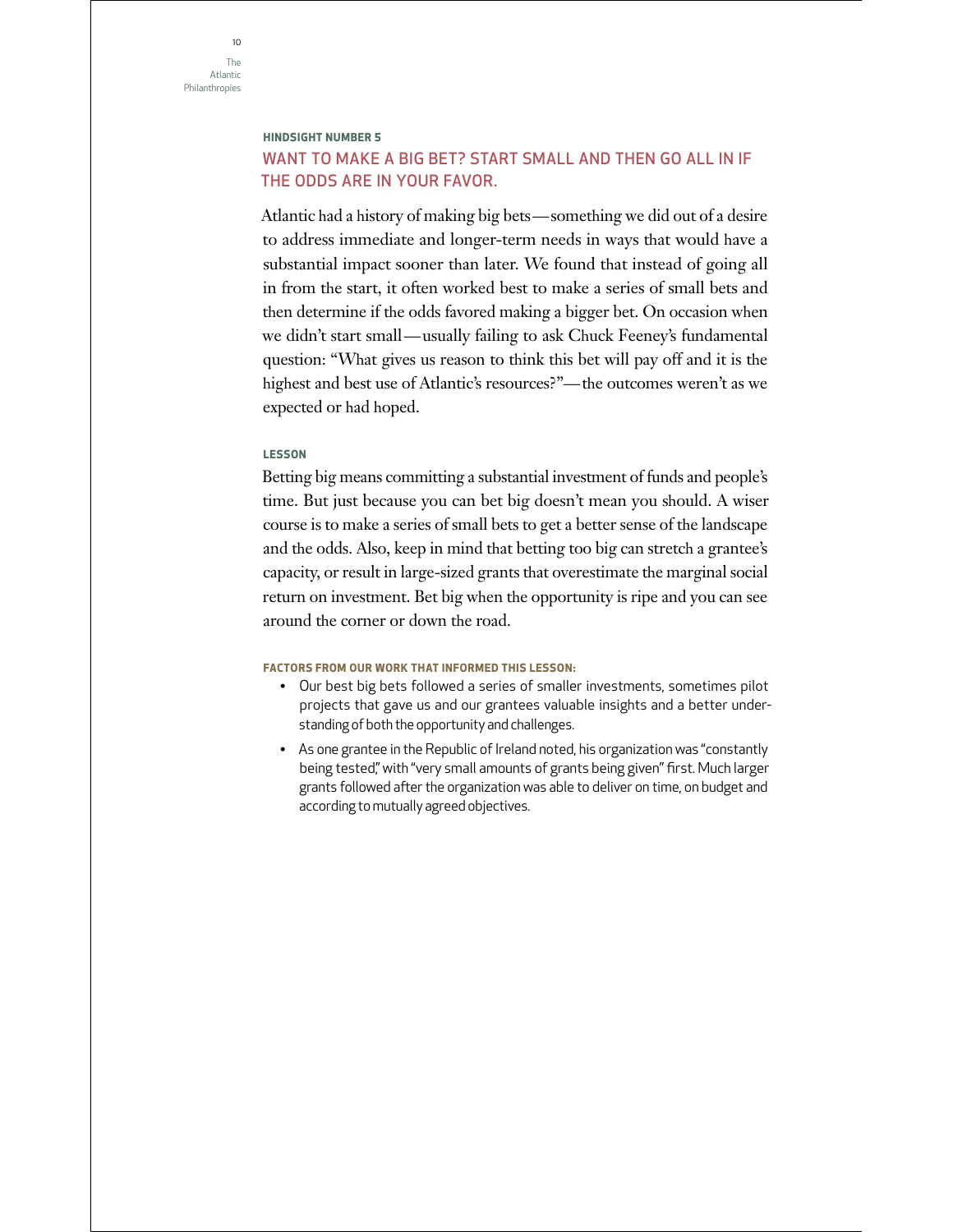## **HINDSIGHT NUMBER 6** WHEN PLANNING TO EXIT FROM FUNDING RELATIONSHIPS OR TO DOWNSIZE STAFF, BE CERTAIN THAT NEITHER EMPLOYEES NOR GRANTEES ARE SURPRISED WHEN THE END DATE APPROACHES.

We should not have assumed that all grantees understood what we meant when we said we were planning to end certain kinds of grantmaking or that we had properly prepared staff to deliver that message to them. We similarly presumed staff understood how they would be affected by plans to downsize and that they knew these plans were not written in stone, but subject to change as conditions warranted it.

#### **LESSON**

In the absence of full, complete and consistent communication, people fill that vacuum with speculation, and often not in a helpful way. For example, when exiting a field, or ending grantmaking entirely, you have to do more than just announce your plans. You need to be sure grantees understand your reasoning and how they'll be affected. Be just as diligent when communicating with staff about how these changes affect them—both in terms of their jobs (how long they'll last or whether and how responsibilities will change) and whether these plans are fixed or subject to change in the future.

- We didn't adequately prepare staff how to tell their grantees that, while we were ending "program-specific" grantmaking in the run-up to our final years, the foundation would continue making a series of culminating grants through 2016. That created confusion when we initiated our new Global Opportunity and Leverage (GOAL) grants in 2014. Some grantees mistakenly presumed they could apply for those grants to make up for earlier Atlantic funding that had ended. In retrospect, it appears we hadn't communicated clearly enough that their funding from Atlantic had ended, and they should put their energy into finding support from other sources.
- Staff also experienced confusion when they heard that their jobs—which they'd been told would end on a specific date—were being extended. In presenting staff with their exit dates, some hadn't been told there was a chance their employment might be extended if Atlantic determined they were still needed.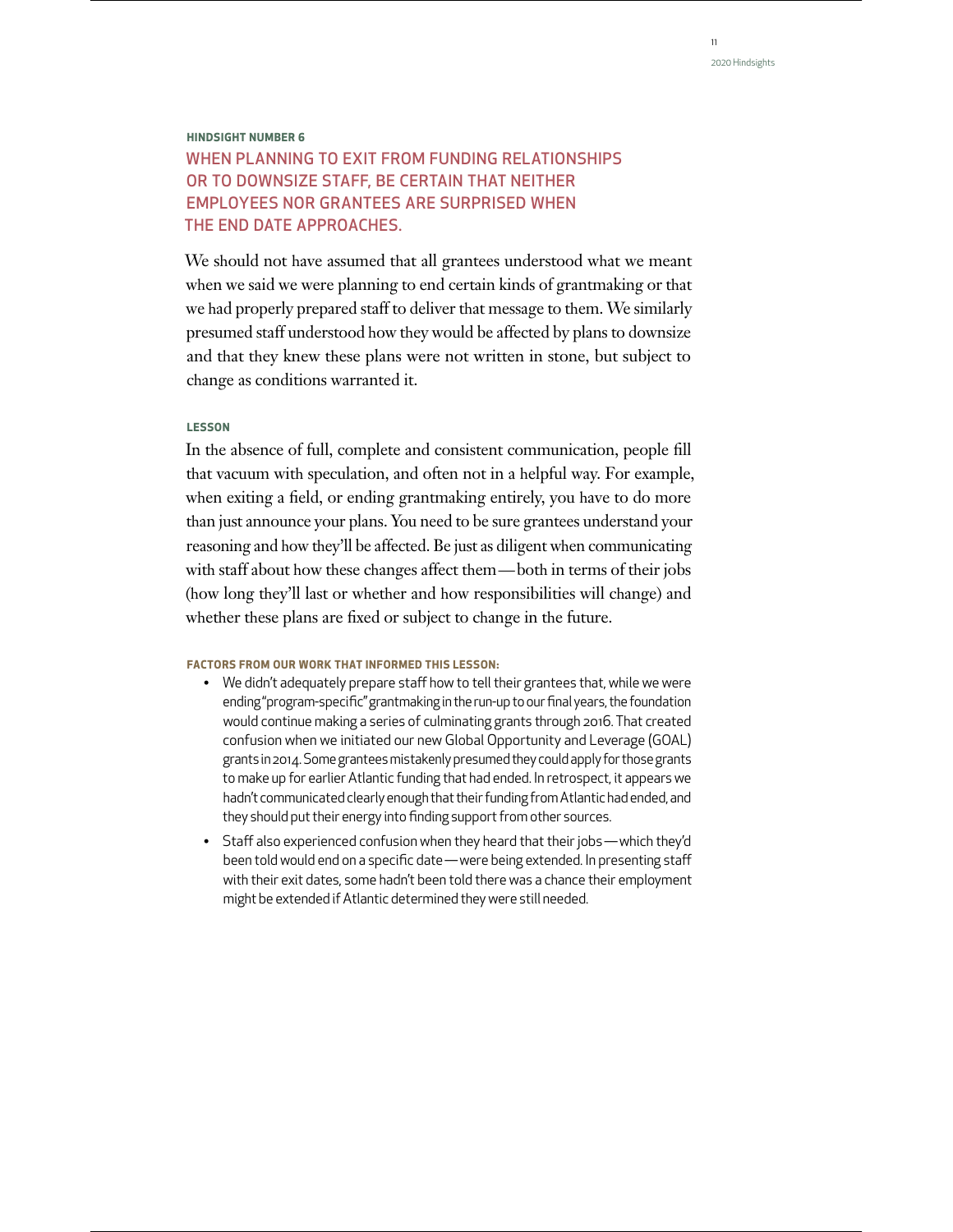Staff cuts came too quickly, resulting in a lack of capacity to handle all

## **HINDSIGHT NUMBER 7** WHEN STAFFING UP OR DOWN, REMEMBER THE GOLDILOCKS PRINCIPLE: FIND THE NUMBER THAT'S "JUST RIGHT."

Chuck Feeney believed that a lean operation keeps an organization focused on its core mission and prevents it from getting too diffuse—which happens when it keeps growing and creating new kinds of positions. A smaller staff can also achieve greater efficiencies (in terms of grants and grant dollars/staff member) and prevents bloated administrative costs. At its peak, Atlantic had over 130 people on staff worldwide.

As part of its plan to complete grantmaking at the end of 2016 and close by 2020, Atlantic began reducing staff in 2011. Once that began, subsequent cuts came quickly. Rapid downsizing resulted in a lack of capacity to handle all remaining tasks, and created anxieties among staff about their careers and life after Atlantic. remaining tasks.

**LESSON** 

In retrospect, we hired too many people between 2004 and 2010. More so, we ended up with a number of people in jobs that weren't essential to our work. But because these jobs became embedded in the organization, they were hard to eliminate. Also, when grantmaking began to wind down, program staff were the first to leave. In their place, we needed people who could handle critical final-phase functions, including grant monitoring, evaluation and communications. But because we hadn't projected those needs soon enough, at times we found ourselves short-staffed. As we were downsizing our staff due to the completion of existing program grantmaking, we also needed to add people to support the launch and management of the foundation's final grants for the new Atlantic Fellows programs.

 $12$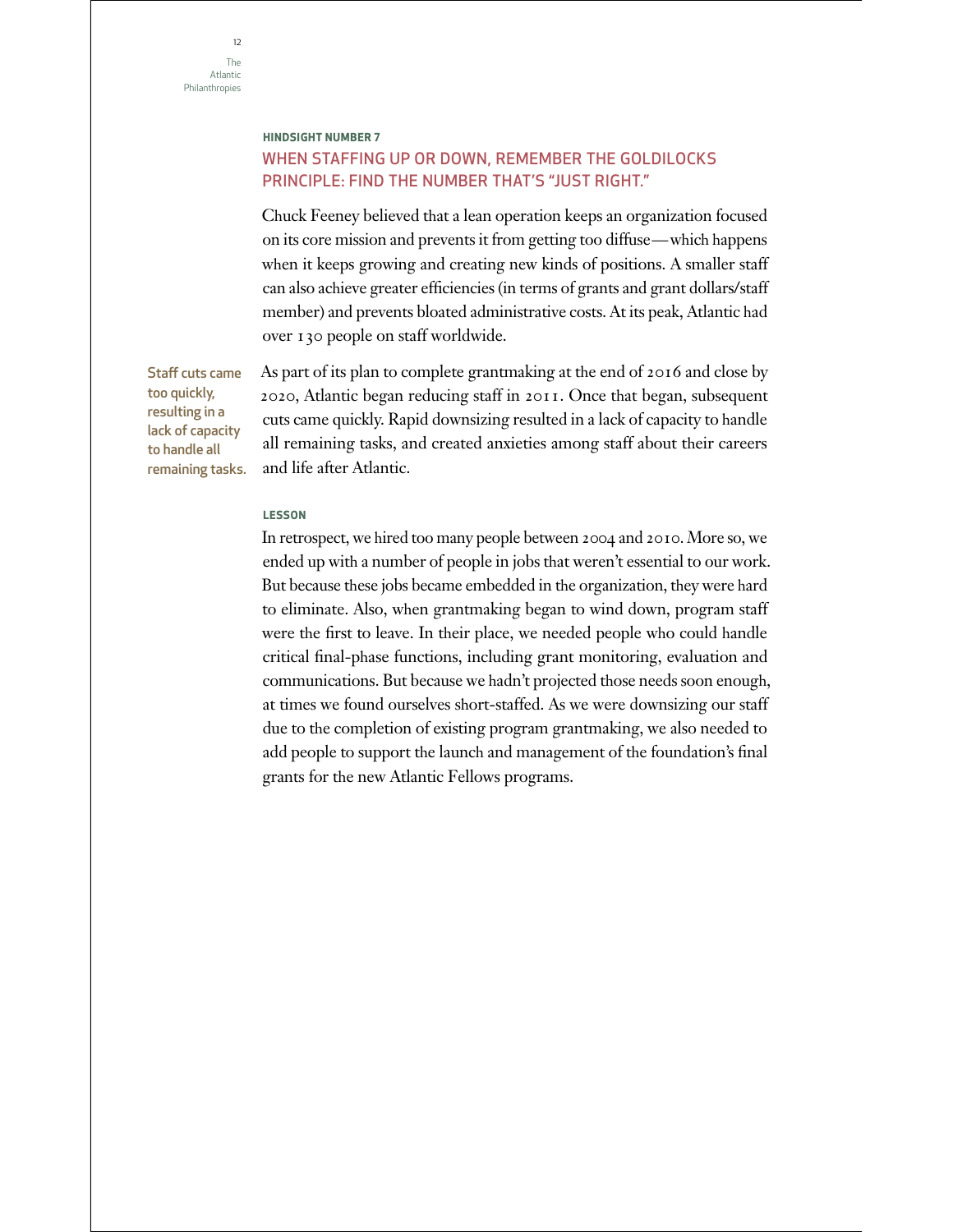#### **FACTORS FROM OUR WORK THAT INFORMED THIS LESSON:**

- The run-up in staff was tied to an endowment that kept growing and fueling additional grantmaking, and four CEOs between 2002 and 2011, each of whom had new and different ideas about what they wanted to accomplish and how to accomplish it.
- Even as Atlantic was preparing for its final years of grantmaking, strong investment performance provided more money for grants. This led to more grantmaking, as well as attendant requisite tasks, which required people to execute them: more projects to consider for funding, more grant agreements to be executed, more negotiations with other funders, more internal documents to be writen and recorded. Other functions, such as evaluation and communications, also grew in importance in Atlantic's final years.
- Once program staff completed their grantmaking and departed, their final grants still needed to be monitored in their absence. As a result, the foundation created a new Grants Monitoring function in late 2015.
- In addition, in late 2015, Atlantic launched its Fellows program, initially relying on consultants, then adding staff to handle the work. Other new tasks—from the launch of a final website, completion and dissemination of findings from several evaluations and the launch of a new publication series focused on summarizing Atlantic's approach to grantmaking, all required staff to do that work, some whom had to be hired between 2015 and 2017.

#### **HINDSIGHT NUMBER 8**

## EVEN WITHIN THE GENERAL GUIDELINES OF STICKING TO A PLAN AND MAINTAINING FOCUS (HINDSIGHTS 1 AND 4), BE PREPARED TO ADJUST COURSE QUICKLY WHEN CIRCUMSTANCES CHANGE.

As a foundation with a fixed number of years to complete our work, we frequently wanted more certainty that our grants—especially ones in final years—would pay off. This focus on getting it right before the clock ran out may have resulted in us being too focused on staying the course and not adjusting strategies or changing direction in the face of new developments. In some instances, we might have been too hasty ending work that should have been continued. Similarly, we may have been too reluctant to pursue new opportunities that arose.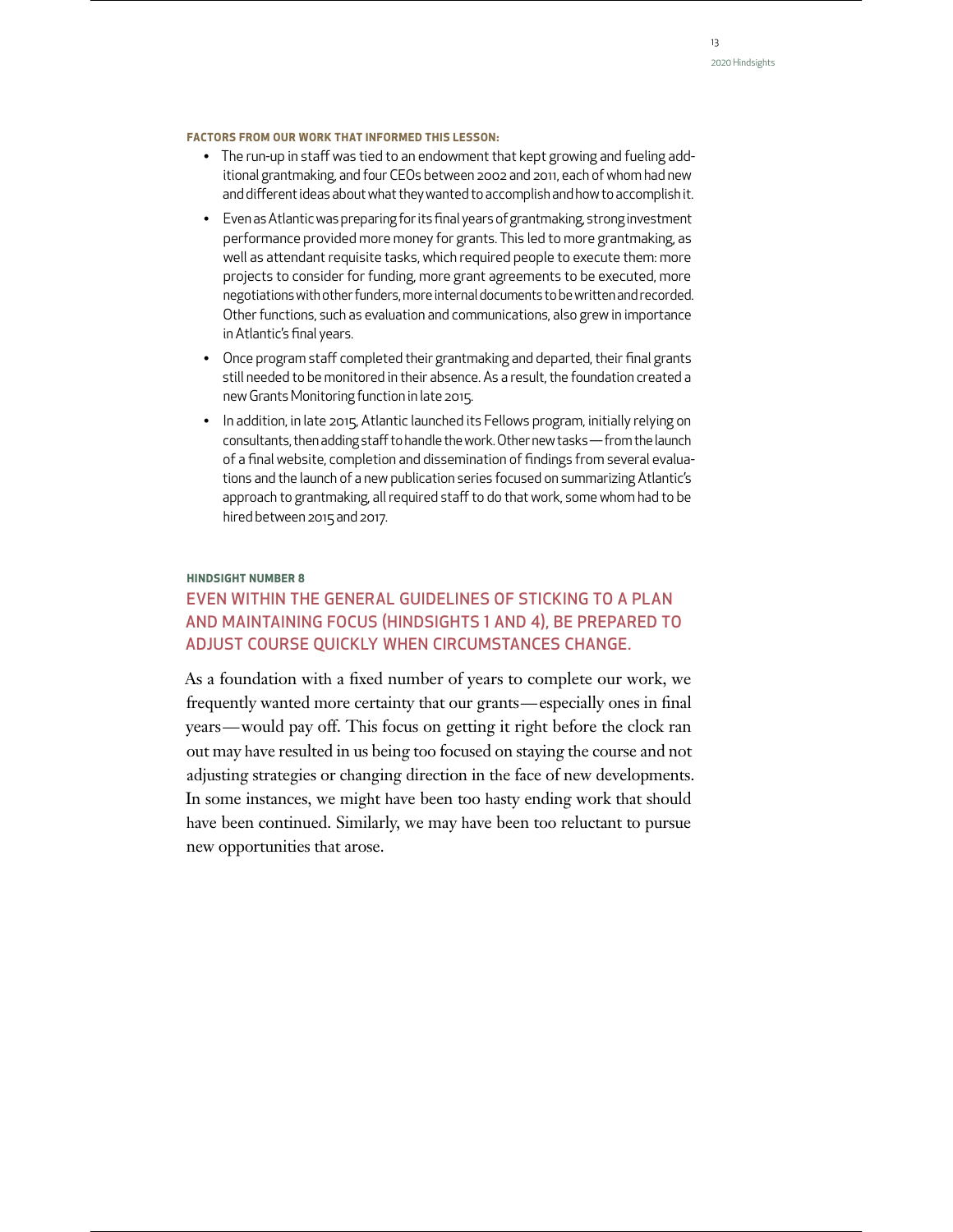#### **LESSON**

Not all programs are likely to succeed and thus, we could have done better at times in distinguishing between ones that had coherent and sustained strategies and those that were not as well thought out, making them unsustainable. As we learned in later years, we should have begun sooner to pilot, incubate and even spin-off programs that potentially had a life beyond Atlantic.

- In retrospect, the combination of our desire to finish work as quickly as possible and failure to adequately plan for a proper ending led to prematurely or abruptly exiting from or ceasing grantmaking in support of higher education in the United States and Viet Nam, and civic participation in the United States.
- Because we had only set a limited goal of supporting the passage of the Affordable Care Act in the United States, we didn't allocate sufficient funds to help ensure a smoother and more effective implementation of the new law.
- When we started the Atlantic Fellows, as our final and largest initiative, we didn't implement all six of the programs at the same time, but purposely staggered and sequenced the launch of each one, to give us and our partners time to pilot, learn, adjust and ensure everything was operating efficiently.
- To ensure work would continue on important issues after our exit from the Human Rights field, we created the Civic Participation Action Fund, a five-year initiative that supports advocacy efforts in the United States promoting racial and economic equity. We also established the Social Change Initiative in Northern Ireland to improve the effectiveness of activism for progressive social change, particularly in divided societies. A separate investment supported a partnership with the Northern Ireland government to deliver improved services for parents, shared education and support for people with dementia and their carers.
- Additional final big bets in the United States included a grant to the NAACP Legal Defense and Educational Fund for the Thurgood Marshall Institute. The Institute undertakes research and executes advocacy initiatives that seek to end racial disparities in the United States. A grant to the American Civil Liberties Union supported a multi-year reorganization to improve its capacity and ability to develop and implement effective national and state lobbying strategies.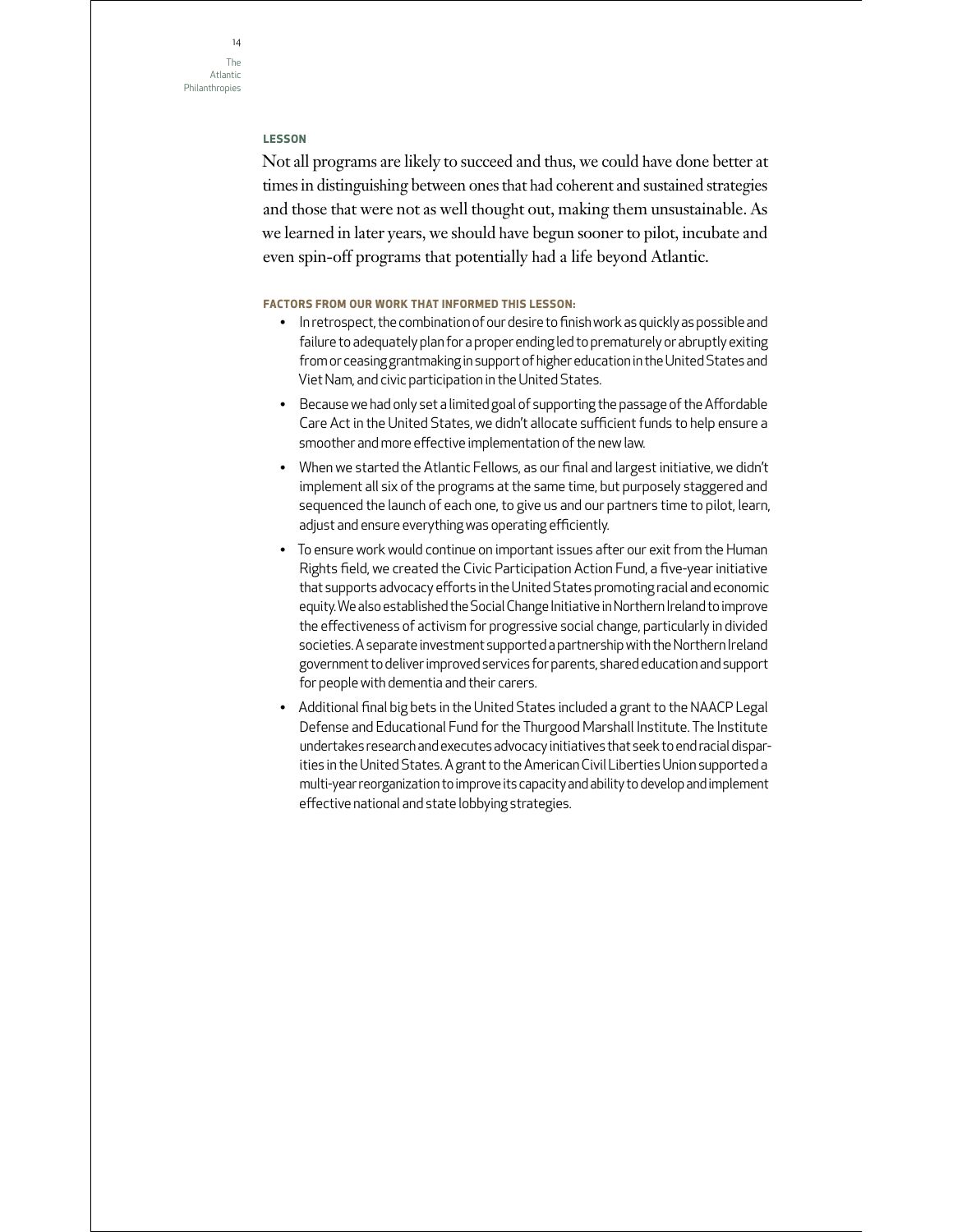## **HINDSIGHT NUMBER 9** WHEN BETTING ON LEADERS, MAKE SURE THEY RUN STRONG ORGANIZATIONS WITH PEOPLE WHO CAN SUCCEED THEM WHEN THEY DEPART.

Because Atlantic's big bets were often wagered on leaders, the foundation frequently sought out individuals whose organizations we believed would take off if they had sufficient investment capital. However, we also didn't always conduct extensive due diligence on the other people involved in an organization's work, their management experience and skills, the availability and capacity of a back-up leader, and/or long-term organizational commitment.

Great ideas often die when a charismatic leader leaves an organization.

#### **LESSON**

When betting on a charismatic leader, we should have made sure he or she had requisite organizational/management skills. We also should have confirmed the organization had sufficient capacity/capability to do the work and had given thought about how to sustain it into the future. Finally, we should have ensured a succession plan was in place and ready to be activated. Great ideas often die when the charismatic leader/advocate leaves or the organization falls short of its funding goals.

- In at least two instances, our expectations for charismatic leaders resulted in our forgoing essential due diligence on organizations in which we made substantial investments.
- Beting on the current leader, we also made large grants to organizations that didn't have a succession plan in place. On more than one occasion, grantees suffered considerable setbacks after the departure of their leaders.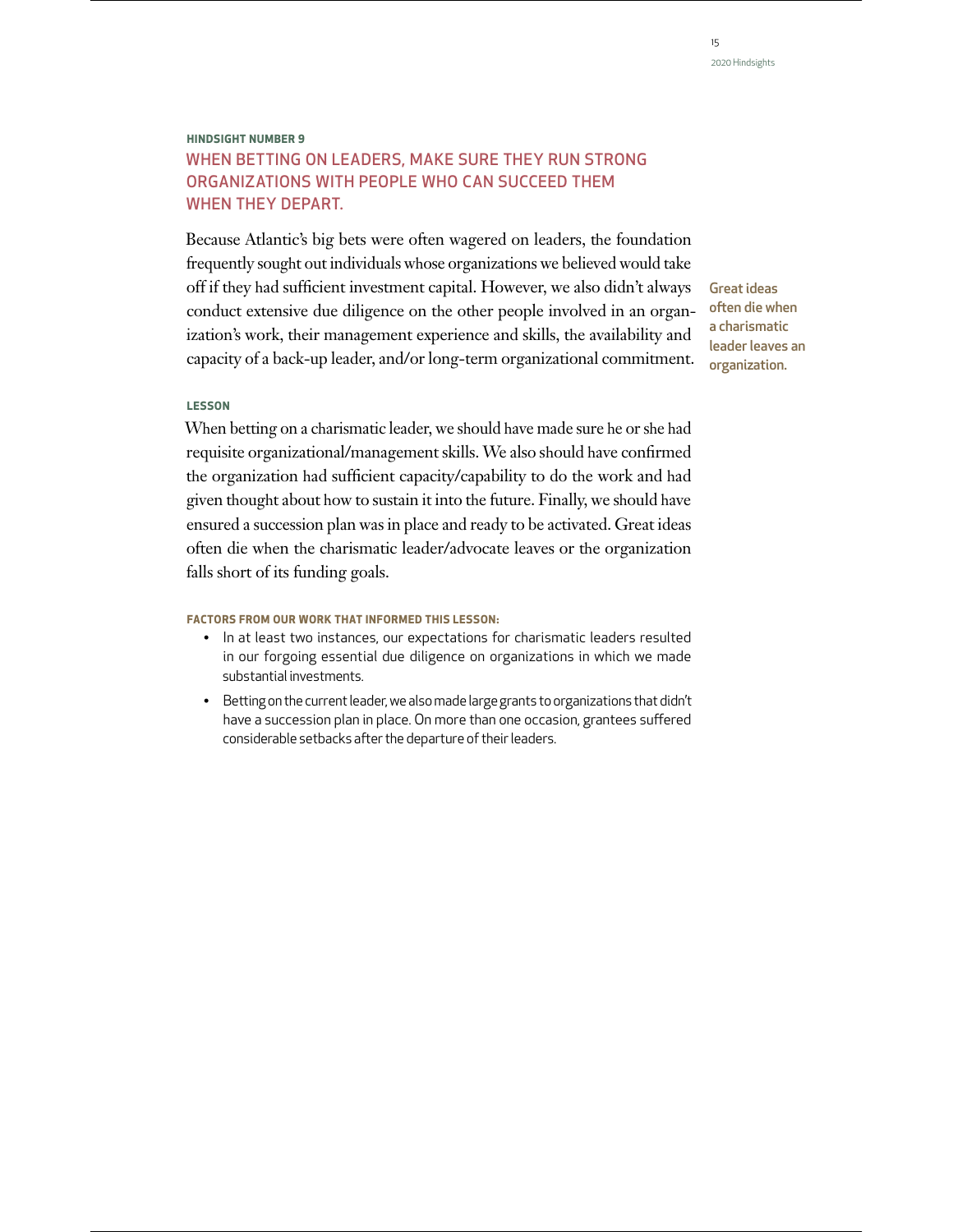### **HINDSIGHT NUMBER 10**

## MAKE LEARNING FROM YOUR WORK A PRIORITY FROM THE START, NOT SOMETHING YOU'LL GET TO LATER.

We didn't put much emphasis on program assessment and evaluation at the beginning of Atlantic's existence. When we finally did, we gathered evidence and conducted evaluations to help grantees learn about what was working and what wasn't with their programs. While we saw how this knowledge helped inform and improve grantee practice, we didn't take sufficient time to learn from it ourselves. Some of this resulted from changes in leadership—and their preferences—and individual staff predilection.

#### **LESSON**

We would have been wise to integrate "stock taking" in our ongoing operations much earlier and make better use of data to track progress. Had we made evaluation and analysis of findings a more explicit part of our work, the foundation's leadership and board would have been better able to determine if we were achieving expected outcomes and goals and doing so in the most efficient and effective way.

- During the years of Atlantic's anonymity, we missed opportunities to assess and evaluate grantee and overall foundation performance for our own learning as well as for contributing knowledge to the field.
- Most grantmaking meetings and procedures at Atlantic focused on getting grants out, rather than documenting results and insights (though the process known as "stock taking" instituted in the foundation's late phases helped fill gaps in learning).
- We missed opportunities to capture staff assessments of progress with their programs as well as lessons in grants management processes and documentation.
- Although we created a formal process for strategic learning and evaluation, we didn't apply this effort evenly across geographies where Atlantic worked, resulting in incomplete learning and missed opportunities for application of what we learned.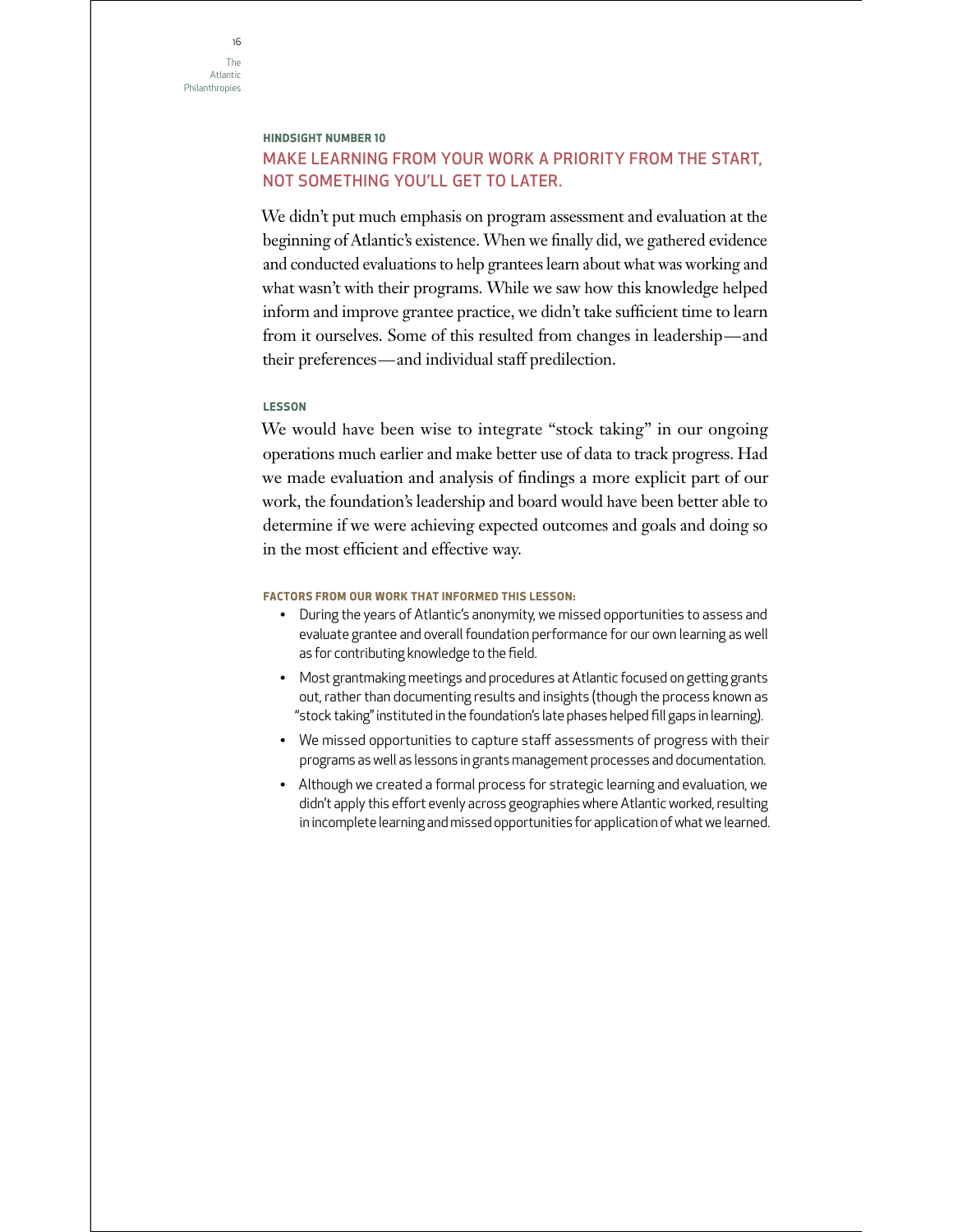For other volumes that explore how Atlantic approached its grantmaking over the years and insights gained, please visit https://www.atlanticphilanthropies.org/insights.

Topics include Giving While Living, Partnering and Engaging With Government, Investing in Advocacy, Operating for Limited Life, Investing in Strategic Litigation and Investing in Capital Projects.

All rights reserved. Published in 2018, New York, NY www.atlanticphilanthropies.org

© 2018 by The Atlantic Philanthropies Cover Photo: Audra Melton

Design and Production: Landesberg Design, Pitsburgh, PA www.landesbergdesign.com